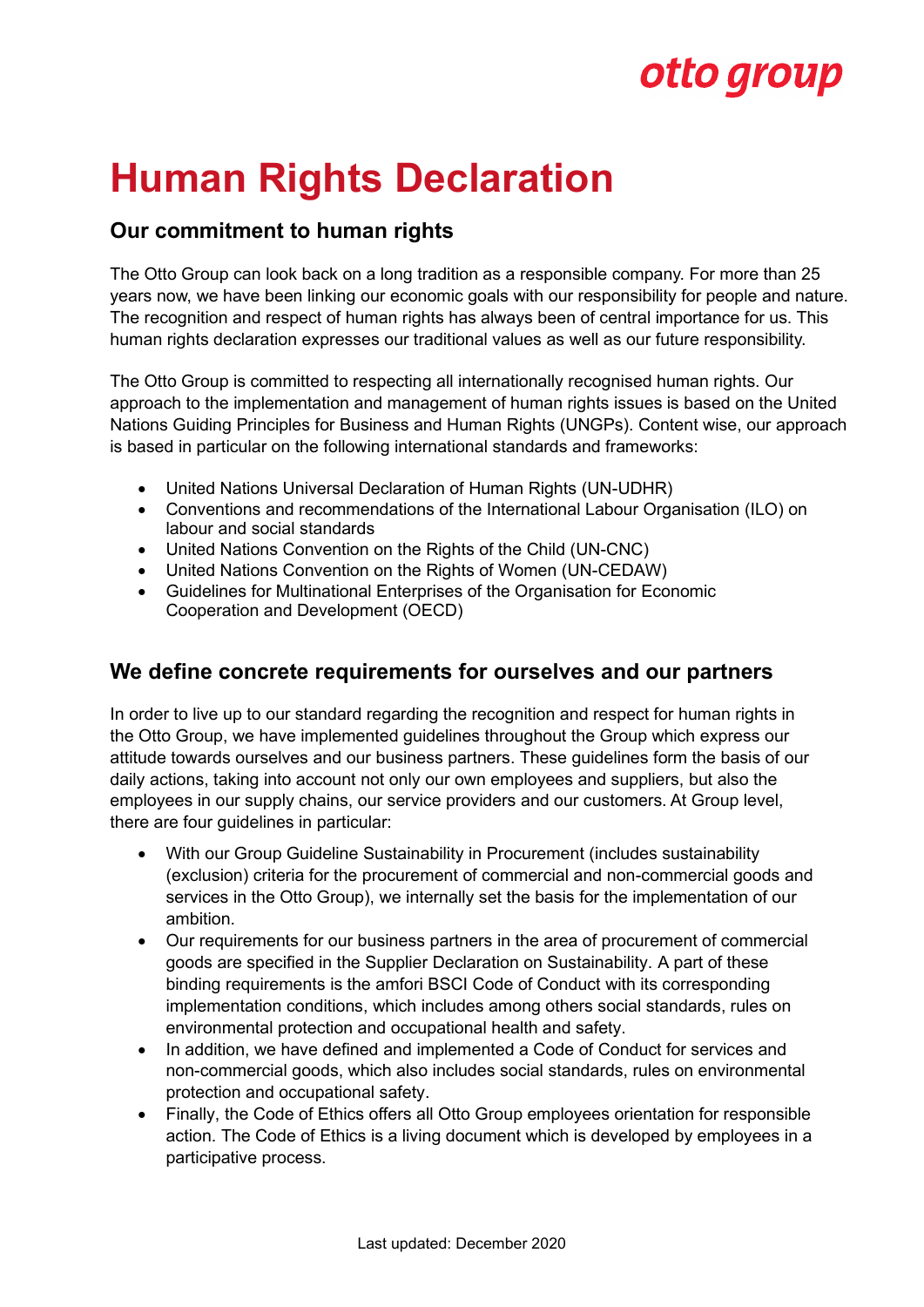### otto group

#### **We set priorities where we see human rights risks**

We know that human rights due diligence is an ongoing process. For this reason, we conduct repeated analysis of our own business activities and our business relationships to identify potential risks and actual violations. We identify where the greatest human rights risks are and prioritise them. This enables us to derive appropriate measures to eliminate or reduce these risks. As a globally operating retail and service group, our human rights diligence focuses on our own employees and the people in the supply chains of our commercial products.

Through our risk analysis, we identify our *salient issues*, i.e. those human rights issues that have the most severe impact on the people potentially affected by the company's activities (e.g. employees within the company, in the supply chain, local residents, customers, etc.).

To identify these issues, we build, among other things, on our findings from dialogues with people potentially affected by human rights violations. We are currently conducting these dialogues mainly in the context of multi-stakeholder initiatives and would like to expand them in the future.

We have currently identified as *salient issues* the work-related topics of child and forced labour, working hours, remuneration, discrimination, occupational safety and freedom of association, as well as the general issue of data protection and privacy. These are also reflected in our CR strategy. We derive measures for the identified areas in order to improve the status quo and to prevent situations that could give rise to human rights concerns. Depending on the topic, measures can be taken at Group level, in a network of several Group companies or at individual Group company level.

The Otto Group believes that the transfer of knowledge regarding the improvement of working conditions in supply chains is a central and sustainable key to avoiding human rights risks. This is why we are committed to training and further education measures in our supply chain. In addition, we use the cooperation in initiatives to join forces with stakeholders from business, politics and civil society. We evaluate the effectiveness of our established measures in order to continuously improve them.

Despite our careful approach with regard to human rights, we are aware that violations may occur. We therefore consider the establishment of complaint mechanisms to be essential. On the one hand as an indicator to identify risks and on the other hand to detect actual violations where they occur and to initiate countermeasures. We are already working on finding an industry solution that will allow greater access to complaints procedures within the framework of our membership of the *amfori BSCI*, the *German Textile Alliance* and the *Bangladesh Accord*. In addition, our adviser system gives all people connected to the Otto Group whether employees, business partners, suppliers or customers - the opportunity to report compliance violations. A report can be made at any time to [corporate](mailto:corporate-compliance@ottogroup.com)[compliance@ottogroup.com ,](mailto:corporate-compliance@ottogroup.com) via a [digital portal](https://www.bkms-system.com/ottogroup-speakup) or confidentially to the Otto Group